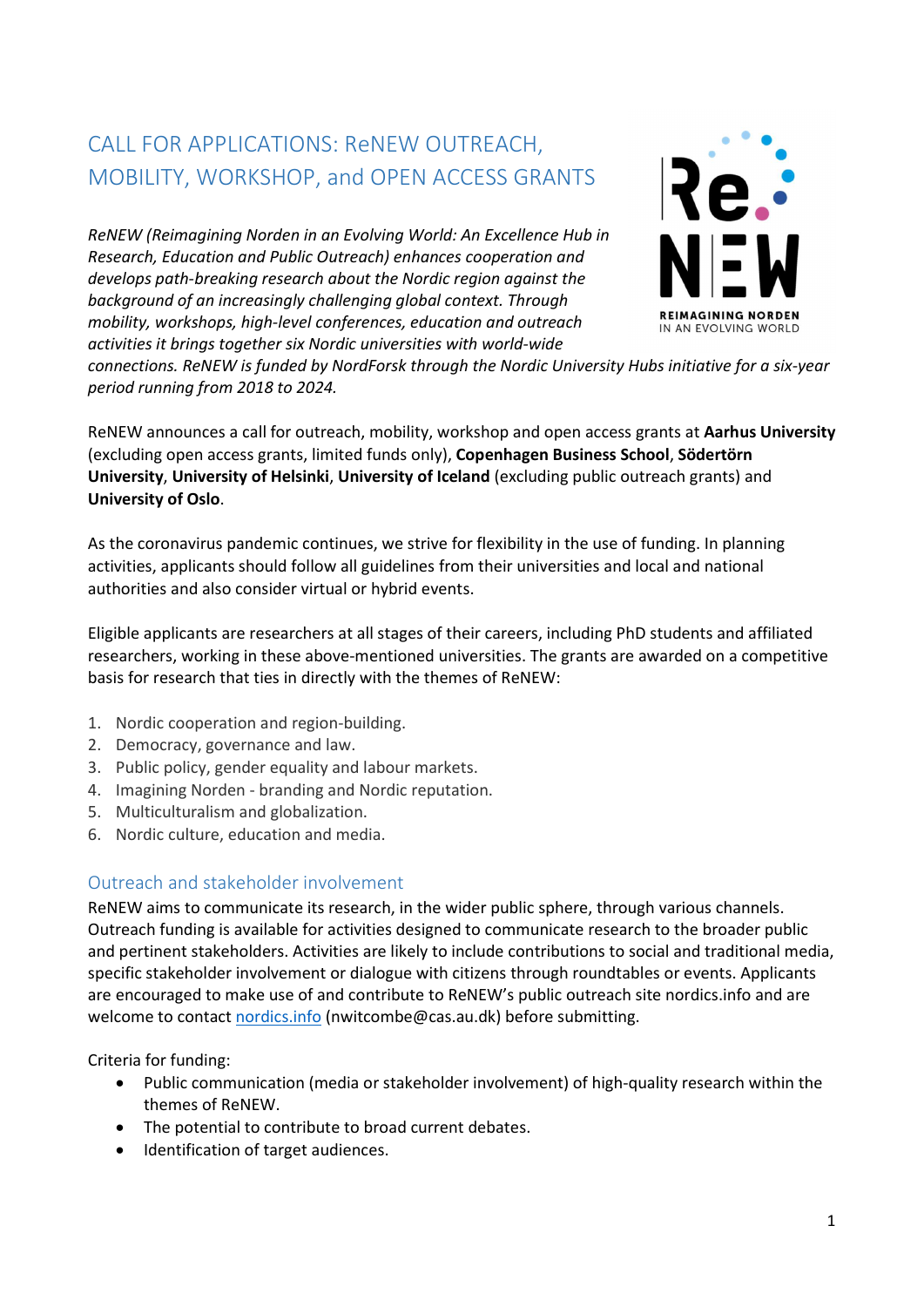Co-funding or support in kind (such as the assistance of University communication departments) is encouraged but not required.

## Mobility grants

ReNEW mobility is intended to intensify research collaboration and the exchange of scholars. The grants are available for research stays in relevant departments of the ReNEW partner universities (listed below), in ReNEW's strategic international partners (listed below), and where relevant, in other universities or departments that are engaged in



research relevant to ReNEW. Mobility grants are also available for scholars from other universities seeking research stays in ReNEW universities.

Mobility grants are available for research stays from one week to 12 months. Grants may cover travel and accommodation costs, but not salary. Co-funding is encouraged. Grant recipients must comply with the administrative rules for travel of the granting university. The receiving institution commits to providing a work-related infrastructure, and to facilitating integration of mobility candidates into the academic community, given the pandemic situation and restrictions that may be in place. Grant recipients are encouraged to make a contribution to ReNEW's online information source nordics.info.

Criteria for funding:

- Potential to produce high-quality research within the themes of ReNEW during the research stay.
- Relevance of host institution (especially host scholar) for the research stay.
- Contribution to seminars and/or other events, including teaching and public outreach, at the host institution.
- Plans to participate in other ReNEW activities, such as annual conferences.
- Possibilities for synergies between the ReNEW partner institutions, key persons and ReNEW strategic partner universities and other relevant research environments (e.g. Scandinavian/Nordic studies departments outside the Nordic countries).

# Workshop grants

ReNEW workshops have multiple purposes, such as to explore research ideas, to develop collaboration, to pursue on-going cooperation in the context of a joint publication, to fund start-up projects, and to contribute to other activities. Workshops will usually take place at a ReNEW partner university. Workshops can also take place online or as hybrid events. The grant may cover travel of participants, hosting of the workshop, meals during the workshop, assistance, technical support, and other relevant costs. Co-funding is encouraged. Grant recipients must comply with the administrative rules for events of the granting university. The workshop, as part of international research collaboration, should aim to include the most relevant scholars in a particular sub-field of relevance to ReNEW. Grant recipients will be asked to make a contribution to ReNEW's online information resource nordics.info.

Criteria for funding:

- Contribution to high-quality research within the themes of ReNEW as a result of the workshop.
- The participants should generally represent at least two universities within the ReNEW hub.
- The short-term and long-term aims of the workshop should be specified, with an emphasis on contribution to the research field.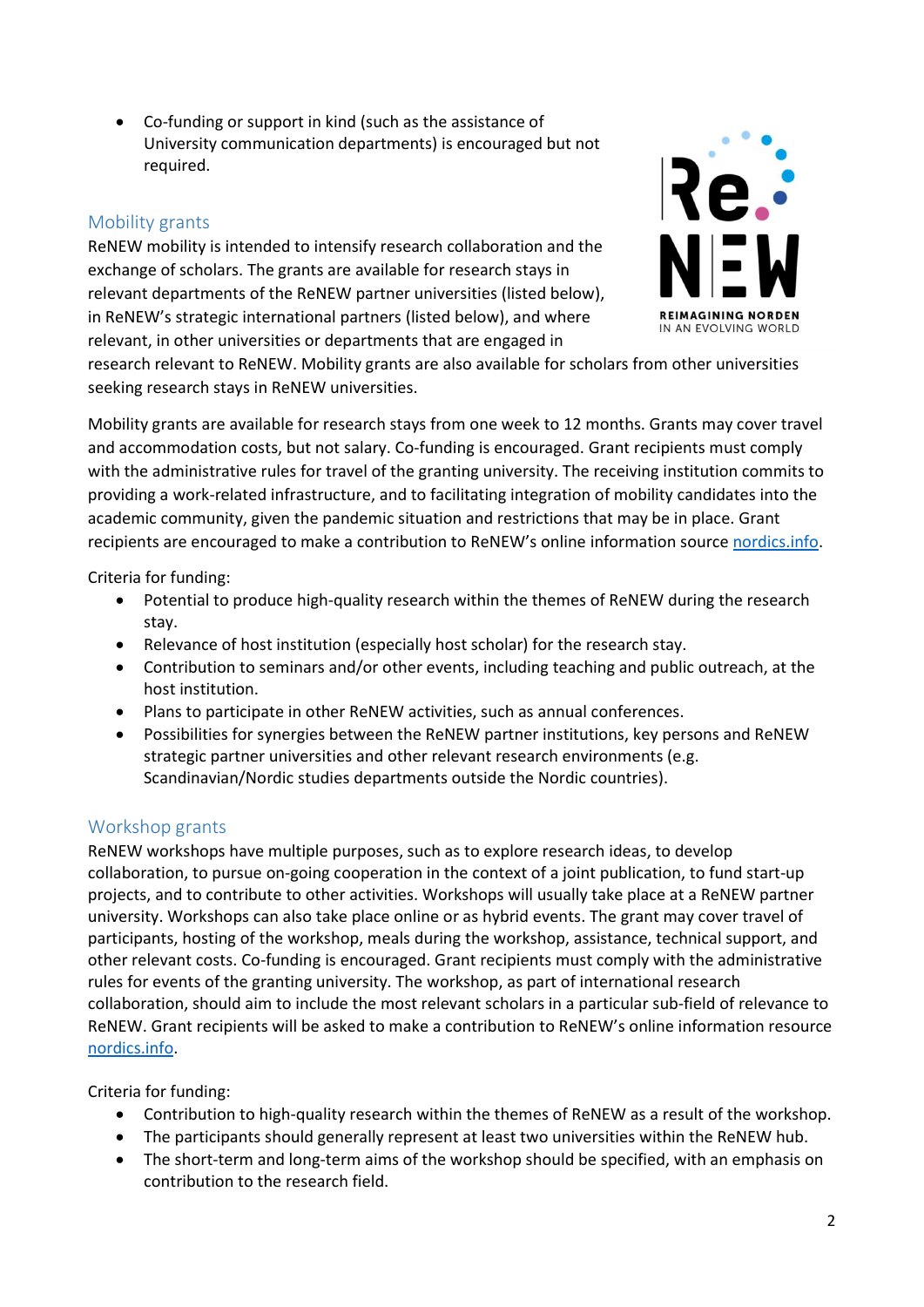Outreach elements are encouraged but not required. In case of a bigger workshop, this could include interaction with media or inviting relevant stakeholders to the workshop.

### Open access support

ReNEW open access (OA) support aims at a broader dissemination of research on Norden, especially in a global context. OA support can be applied for on a competitive basis for publications within the themes of ReNEW. OA support is available for payment of OA fees for books, journal articles and book chapters. The publication must have been published within the previous year or will be published in the following



year (as per the date of application). Costs for preparatory work before manuscript submission may be included.<sup>1</sup> The anticipated level for a contribution is 5,000 to 20,000 NOK for articles/chapters and 10,000 to 60,000 NOK for books. (In exceptional cases, support for articles can be increased up to 25,000 NOK for articles and 120,000 NOK for books.) Grant recipients will be asked to make a contribution to ReNEW's online information resource nordics.info.

Criteria for funding:

- The relevance of the publication to ReNEW themes.
- The importance of broad dissemination of this research.
- Contribution from applicant/other institutions to open access payment.
- The status of publisher in the relevant discipline or context.
- How the publication is connected to ReNEW partners.

When open access support is needed *urgently*, an OA application can be made outside the standard biannual ReNEW deadlines. An application is deemed urgent if a publisher or potential OA co-funder requires earlier notification of OA support. Evidence of urgency must be provided.

#### Review process

Applications are reviewed by an *advisory assessment committee*, on the basis of the criteria specified above. In addition to the specific criteria defined above, the quality of the proposed research and work plan, its relevance for the ReNEW agenda and the potential impact (research output and impact on the academic community and on the broader society) are key factors in the evaluation. After the review by the advisory assessment committee, the final decision is made by the ReNEW steering group. The steering group has the discretion to allocate funding according to strategic aims. The decision can be unconditional acceptance, conditional acceptance or rejection. If accepted, the grant amount may differ from the one applied for.

## Important information

Applications are submitted electronically through application forms on ReNEW's homepage: www.helsinki.fi/renew (see Funding).

#### Required attachments:

-

 Outreach and stakeholder involvement grant: work plan (objectives, preliminary programme and deliverables, implementation, timetable, contribution to ReNEW themes & research and

<sup>&</sup>lt;sup>1</sup> For example, copy editing, proof reading, language check, indexing, coordination with authors and publisher.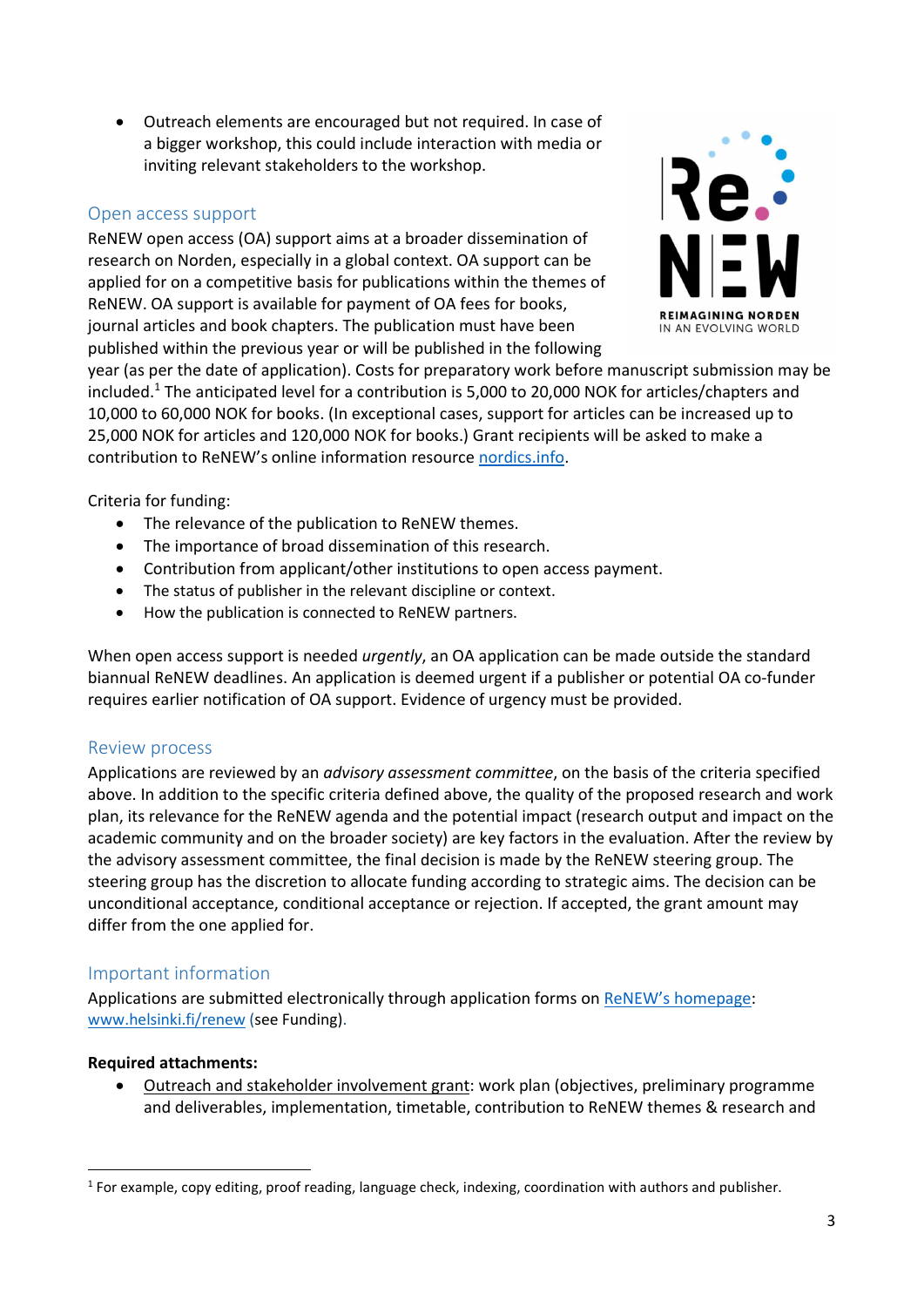future involvement in ReNEW, chosen audience, participants), budget (max sum equivalent to 20 000 NOK), CV (max three pages) of main applicants.

- Mobility grant: work plan (research plan including a visit plan, max five pages), budget (travel, accommodation and other costs incurred by the visit), CV (max three pages) and invitation from host institution.
- Workshop grant: workshop description (purpose, plan for advertisement, time schedule, preliminary programme, contribution to ReNEW themes & research and future involvement in ReNEW, list of participants), budget (max sum equivalent to 50 000 NOK unless special circumstances,



including expected costs for meals, travel, accommodation, assistance and other essential costs)<sup>2</sup>, CV (max three pages) of main applicants.

 Open access grant: proposal (max one page), copy of publication, proof of acceptance of the publication, budget.

The activities should be carried out and open access support used by the end of 2023. In case the grant recipient(s) is/are unable to complete the activities in accordance with the approved plan and schedule due to the coronavirus pandemic, they can apply for an amendment. We have understanding with respect to amendments in this situation and will process all requests. Please note that while planning and booking events and travel, local guidelines must be followed (eg. travel restrictions and cancellation policy).

Successful workshop applicants will be required to submit their workshop programme for publication on the ReNEW website.

All successful applicants are to submit a final report to the ReNEW steering group within two months after the completion of the activity. Moreover, all applicants are asked to consider how their activities might also generate content for nordics.info (the ReNEW website for outreach and public dissemination).

ReNEW funding should be acknowledged in all communication on the activities. Calls and programs for workshops and other events should include the use of the ReNEW and NordForsk logo. All research published following the workshop and mobility funding should refer to the support received from ReNEW. Open access support should be acknowledged in the publication or, if this is no longer possible, on a scholar's or project's website.

Deadline for applications is 13 May 2022. The next call will open in October 2022.

# ReNEW partner universities

#### Aarhus University

-

Contact: Mary Hilson, mary.hilson@cas.au.dk, Lill-Ann Körber lill-ann@cc.au.dk Copenhagen Business School

<sup>&</sup>lt;sup>2</sup> Applicants from Aarhus University and University of Helsinki should note that the maximum amount of funding available per workshop is likely to be less than NOK 50,000. Funds for workshops and public outreach at Aarhus University especially are quite limited. Applicants are strongly encouraged to consider co-funding or co-organisation with colleagues from other ReNEW universities.